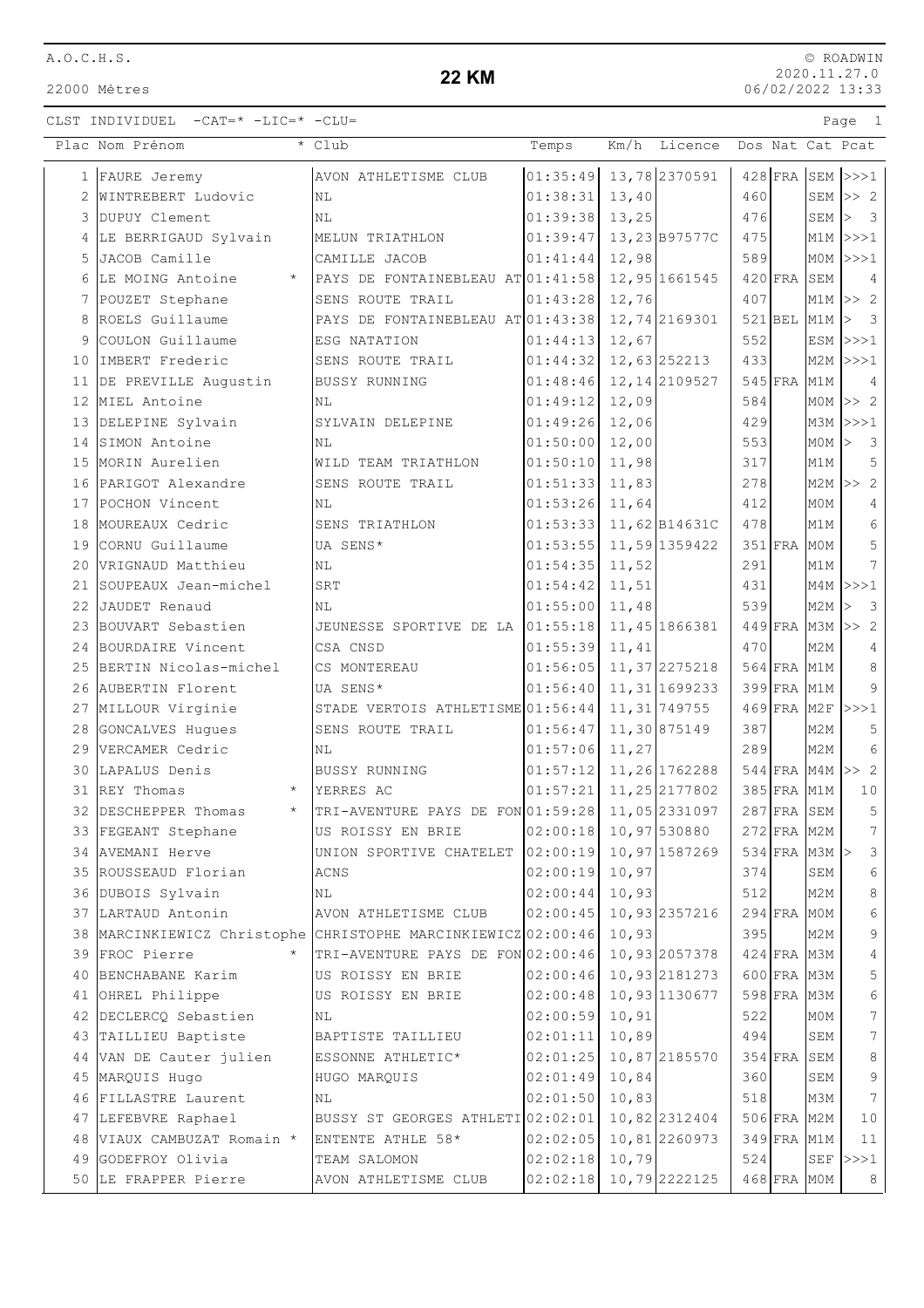22000 Mètres

#### **22 KM**

|    | Plac Nom Prénom                |         | * Club                                | Temps                |        | Km/h Licence   |     |                          |                  | Dos Nat Cat Pcat     |
|----|--------------------------------|---------|---------------------------------------|----------------------|--------|----------------|-----|--------------------------|------------------|----------------------|
|    | 51 CHIAC Sebastien             |         | N <sub>L</sub>                        | 02:02:57             | 10,74  |                | 504 |                          | MOM              | 9                    |
|    | 52 FOUCHE Thomas               |         | N <sub>L</sub>                        | 02:03:03             | 10,73  |                | 298 |                          | SEM              | 10                   |
|    | 53 BUNEL Philippe              |         | AS ROCHETTE DAMMARIE LES 02:03:06     |                      |        | 10,72 1045293  |     | 510 FRA M3M              |                  | 8                    |
|    | 54 ALLIAUME David              | $\star$ | ESSONNE ATHLETIC*                     | 02:03:08             |        | 10,72 1898805  |     | 343 FRA M2M              |                  | 11                   |
| 55 | MARTEAU Fabrice                |         | AVON ATHLETISME CLUB                  | 02:03:18             |        | 10,712222009   |     | 525 FRA M4M              |                  | $\overline{3}$<br> > |
|    | 56 BARILLOT Noemie             | $\star$ | PAYS DE FONTAINEBLEAU AT 02:04:08     |                      |        | 10,63 1154076  |     | $393$ FRA SEF            |                  | >> 2                 |
|    | 57 VOISIN Jean-sebastien       |         | CERCLE DU MARAIS                      | 02:04:30             | 10,60  |                | 577 |                          | M1M              | 12                   |
| 58 | BOURDON Benoit                 |         | ΝL                                    | 02:04:47             | 10,58  |                | 576 |                          | M1M              | 13                   |
| 59 | MOREAU Guillaume               |         | GUILLAUME MOREAU                      | 02:05:42             | 10, 50 |                | 365 |                          | M1M              | $1\,4$               |
| 60 | CORNUT Gerome                  |         | SENSTRIATHLON                         | 02:06:14             |        | 10,46 B83211C  | 459 |                          | M1M              | 15                   |
|    | 61 RUBIO Teddy                 |         | FONTAINEBLEAU RUNNING                 | 02:06:17             | 10,45  |                | 405 |                          | M0M              | 10                   |
|    | 62 PERREAU Stephane            |         | SENS ROUTE TRAIL                      | 02:06:21             |        | 10,45 895920   | 482 |                          | M <sub>2M</sub>  | $12\,$               |
|    | 63 HERMANS Alexis              |         | ΝL                                    | 02:06:27             | 10,44  |                | 389 |                          | ${\tt SEM}$      | 11                   |
| 64 | TRIPOGNEZ Guillaume            | $\star$ | TRI-AVENTURE PAYS DE FON 02:06:46     |                      |        | 10,412413288   |     | 438 FRA M3M              |                  | 9                    |
|    | 65 RAIMBAULT Maud              |         | USOAM ATHLÉTISME                      | 02:06:51             | 10,41  |                | 315 |                          | M2F              | >> 2                 |
|    | 66 TALBOURDEL Yann             |         | ESSONNE ATHLETIC*                     | 02:08:08             |        | 10,30 1348788  |     | $379$ FRA M4M            |                  | $\overline{4}$       |
|    | 67 WILLEMIN Guillaume          |         | SENS ROUTE TRAIL                      | 02:09:19             |        | 10, 21 897493  | 403 |                          | M1M              | 16                   |
| 68 | THUOT Herve                    |         | TRI AVENTURE                          | 02:09:28             | 10, 20 |                | 427 |                          | МЗМ              | $10$                 |
| 69 | IDALGHI Julien                 |         | ASSAP 77                              | 02:09:46             | 10, 17 |                | 489 |                          | M1M              | 17                   |
|    | 70 MANSEAU Anthony             |         | ACNS VILLENEUVE LA GUYAR 02:10:12     |                      |        | 10, 14 859866  | 369 |                          | M1M              | 18                   |
|    | 71 CHARBUIS Nicolas            | $\star$ | J3 SPORTS AMILLY*                     | 02:10:41             |        | 10,10 2373004  |     | 456 FRA M1M              |                  | 19                   |
|    | 72 OTHON Frederic              |         | CS MONTEREAU                          | 02:10:55             |        | 10,08 1453417  |     | 563 FRA M5M              |                  | >>>1                 |
|    | 73 LE CORRE Marc               |         | LE CORRE MARC                         | 02:11:48             | 10,02  |                | 555 |                          | M <sub>2</sub> M | 13                   |
|    | 74 SARRAZIN Uriel              |         | DUC ARMY                              | 02:11:52             | 10,01  |                | 409 |                          | M0M              | 11                   |
|    | 75 HUTZLER Matthieu            |         | * TRI-AVENTURE PAYS DE FON 02:11:56   |                      |        | 10,012102995   |     | $443$ FRA M1M            |                  | 20                   |
|    | 76 GANDOIN Gregory             |         | ASL RAID                              | 02:12:04             | 09,99  |                | 344 |                          | MOM              | 12                   |
|    | 77 VERZETTI Flavio             |         | TEAM AVON                             | 02:12:08             | 09,99  |                | 437 |                          | M1M              | 21                   |
| 78 | MADOIRE Alexandre              |         | SENS ROUTE TRAIL                      | 02:12:11             | 09,99  |                | 425 |                          | МЗМ              | 11                   |
| 79 | BAUDEL Eddy<br>GUERAUD Gwenael |         | US ROISSY EN BRIE                     | 02:12:27             |        | 09,97 2274068  |     | 597 FRA M2M<br>$270$ FRA | M1M              | 14<br>22             |
| 80 | 81 DELAYRE Arthur              |         | US ROISSY EN BRIE<br>NL               | 02:12:29<br>02:12:33 | 09,96  | 09,96 1570355  | 390 |                          | SEM              | $12$                 |
|    | 82 MEYER Xavier                |         | N <sub>L</sub>                        | 02:13:02             | 09,92  |                | 591 |                          | M1M              | 23                   |
| 83 | FINEZ Emilien                  |         |                                       | $02:13:09$ 09,91     |        |                | 303 |                          | MOM              | 13                   |
| 84 | QUILICHINI Stephane            |         | FONTAINEBLEAU RUNNING<br>CS MONTEREAU | 02:13:14             |        | 09,91 1303400  |     | 569 FRA M4M              |                  | 5                    |
|    | 85 VINCENDON Jean-patrick      |         | TEAM AVON                             | 02:13:17             | 09,90  |                | 290 |                          |                  | $M6M$ $>>$ $1$       |
|    | 86 ROOSEN Celine               | $\star$ | AS FONTENAY TRESIGNY ATH 02:13:22     |                      |        | 09,90 2196857  |     | $293$ FRA MOF            |                  | >>>1                 |
|    | 87 HERNANDEZ Jeremy            |         | ΝL                                    | 02:13:23             | 09,90  |                | 286 |                          | M1M              | 24                   |
|    | 88 FOUCHER Sylvain             |         | KIKOUROU                              | 02:13:58             | 09,85  |                | 567 |                          | M1M              | 25                   |
|    | 89 DE SAINT Rapt laurent       |         | ΝL                                    | 02:14:12             | 09,84  |                | 311 |                          | M4M              | 6                    |
|    | 90 LE ROUZIC Allan             |         | LES RUNNERS D' OZ                     | 02:14:17             | 09,83  |                | 458 |                          | M2M              | 15                   |
|    | 91 BOUKERSI Mourad             |         | USO ATHIS MONS                        | 02:14:42             | 09,80  |                | 316 |                          | МЗМ              | 12                   |
|    | 92 BAROUNE Ismail              | $\star$ | ESSONNE ATHLETIC*                     | 02:14:42             |        | 09,80 1591073  |     | 488 FRA M3M              |                  | 13                   |
|    | 93 BANNIER Yoann               |         | SENS ROUTE TRAIL                      | 02:15:02             | 09,78  |                | 422 |                          | M2M              | 16                   |
| 94 | TONI Gilles                    |         | ΝL                                    | 02:15:05             | 09,77  |                | 312 |                          | M1M              | 26                   |
|    | 95 BOREL Nicolas               |         | <b>BUSSY RUNNING</b>                  | 02:15:09             |        | 09, 77 2077113 |     | $530$ FRA                | M2M              | $17$                 |
|    | 96 DUBOIS Alexandre            |         | ALEXANDRE DUBOIS                      | 02:15:13             | 09,76  |                | 372 |                          | МЗМ              | 14                   |
|    | 97 BONTEMPS Yves               |         | TRI AVENTURE                          | 02:15:38             | 09,73  |                | 353 |                          | M5M              | >> 2                 |
|    | 98 LISIMAQUE Clement           |         | LISIMAQUE                             | 02:15:46             | 09,72  |                | 346 |                          | SEM              | 13                   |
|    | 99 LAMBERT Philippe            |         | SENS ROUTE TRAIL                      | 02:15:51             | 09,72  |                | 501 |                          | M4M              | $7\phantom{.0}$      |
|    | 100 BONHOMME Frederic          |         | ΝL                                    | 02:15:59             | 09,71  |                | 406 |                          | M4M              | 8                    |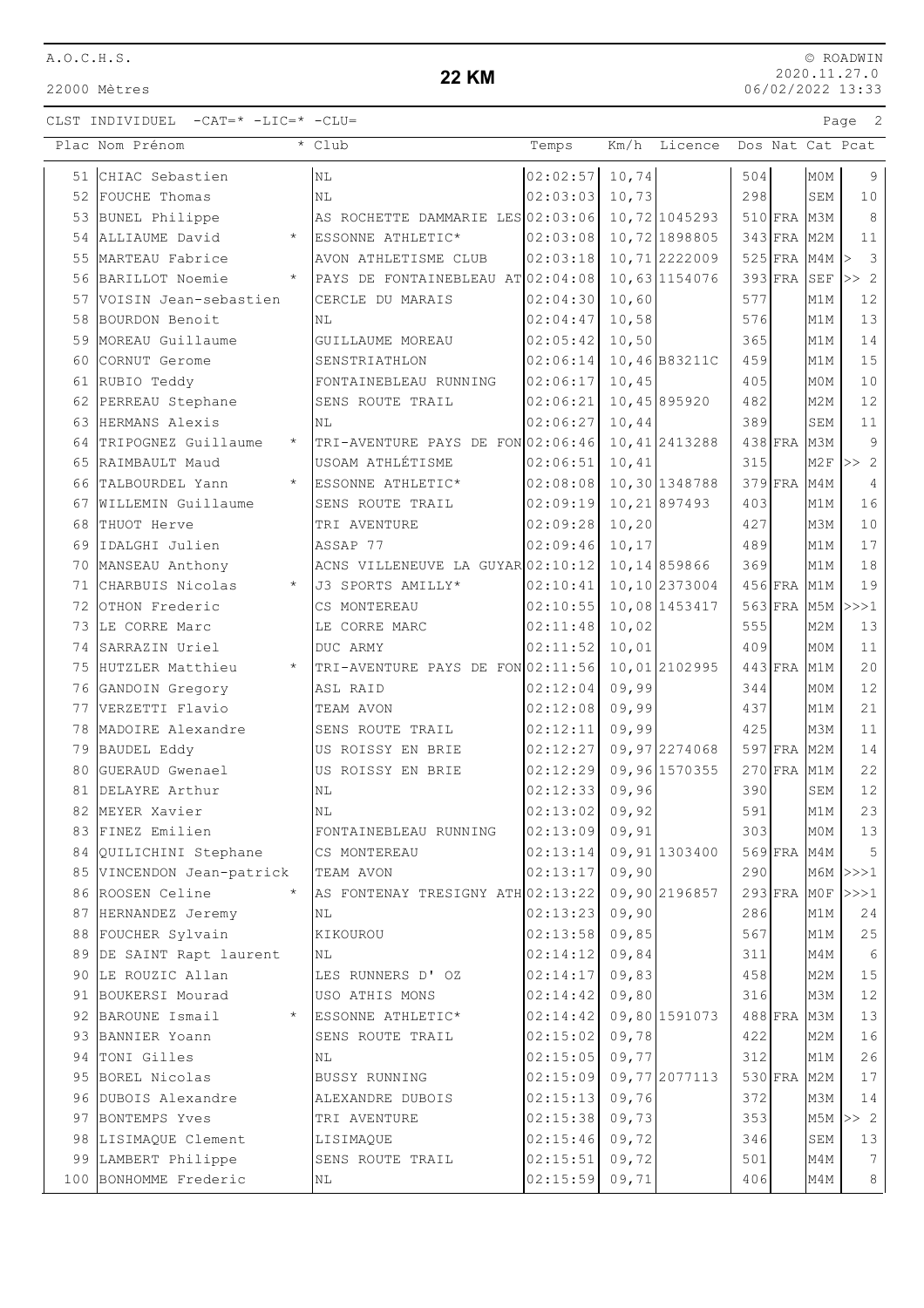22000 Mètres

### **22 KM**

© ROADWIN 2020.11.27.0 06/02/2022 13:33

|     | Plac Nom Prénom                | * Club                              | Temps            | Km/h   | Licence        |           |               |                  | Dos Nat Cat Pcat        |
|-----|--------------------------------|-------------------------------------|------------------|--------|----------------|-----------|---------------|------------------|-------------------------|
|     | 101 DUBARLE Julien             | N <sub>L</sub>                      | 02:16:19         | 09,68  |                | 551       |               | M1M              | 27                      |
|     | 102 PREDHOMME Eveline          | * TRI-AVENTURE PAYS DE FON 02:16:25 |                  |        | 09,68 2209601  |           | $347$ FRA M3F |                  | >>>1                    |
|     | 103 HUGUET Charles             | CHARLES HUGUET                      | 02:16:26         | 09,68  |                | 439       |               | M <sub>2</sub> M | 18                      |
|     | 104 BENIER Jerome              | N <sub>L</sub>                      | 02:16:54         | 09,64  |                | 348       |               | M2M              | 19                      |
|     | 105 IDRES Achour               | US ROISSY EN BRIE                   | 02:16:57         |        | 09,64 1137901  | $271$ FRA |               | M2M              | 20                      |
|     | 106 MOINARD Cyrille            | NL                                  | 02:17:10         | 09,62  |                | 388       |               | M2M              | 21                      |
|     | 107 DEBOTTE Vincent<br>$\star$ | SPORT ET AMITIE MONTCORB 02:17:29   |                  |        | 09,60 2207871  |           | $402$ FRA     | M0M              | 14                      |
|     | 108 GIRARDIN Nathan            | ΝL                                  | 02:17:55         | 09,57  |                | 565       |               | JUM              | >>>1                    |
| 109 | AUDRY Celine                   | NL                                  | 02:17:55         | 09,57  |                | 394       |               | M1F              | >>>1                    |
| 110 | AUDRY Eric                     | ERIC                                | 02:17:57         | 09,57  |                | 355       |               | M3M              | 15                      |
|     | 111 DE ALMEIDA Virgil          | <b>NL</b>                           | 02:17:57         | 09,57  |                | 497       |               | <b>JUM</b>       | >> 2                    |
|     | 112 SOARES DE Almeida artur    | ARTUR SOARES DE ALMEIDA 02:18:00    |                  | 09,57  |                | 496       |               | M3M              | 16                      |
|     | 113 CORNILLIER Arnaud          | ΝL                                  | 02:18:15         | 09,55  |                | 528       |               | M0M              | 15                      |
|     | 114 NORMAND Bruno              | NL                                  | 02:18:19         | 09,54  |                | 466       |               | M1M              | $2\,8$                  |
|     | 115 RICCI Antony               | TYPE 1 RUNNING TEAM                 | 02:18:33         |        | 09,53 1653766  |           | $279$ FRA     | M2M              | 22                      |
|     | 116 MORIZE Laurent             | ATHLE NORDIK TRAIL EN PR 02:18:50   |                  |        | 09,512354927   |           | 514 FRA MOM   |                  | 16                      |
|     | 117 COULPLE Jean-claude        | TEAM AVON                           | 02:19:13         | 09,48  |                | 416       |               | M3M              | 17                      |
|     | 118 GATEAU Sebastien           | SÉBASTIEN                           | 02:19:23         | 09,47  |                | 336       |               | M <sub>2</sub> M | 23                      |
|     | 119 NICOLAS Florian            | <b>GIEN ATHLE MARATHON</b>          | 02:19:24         |        | 09,47 2102668  | $503$ FRA |               | SEM              | $1\,4$                  |
| 120 | GUILLERMET Antoine             | NL                                  | 02:19:29         | 09,46  |                | 595       |               | M <sub>0</sub> M | $1\,7$                  |
|     | 121 ROOSEN Maxime              | N <sub>L</sub>                      | 02:19:35         | 09,46  |                | 292       |               | M0M              | 18                      |
|     | 122 PINEAU Alain<br>$\star$    | ESSONNE ATHLETIC*                   | 02:19:35         |        | 09,46 1358801  |           | $375$ FRA     | M4M              | $\overline{9}$          |
|     | 123 GEOFFROY Guillaume         | AS ROCHETTE DAMMARIE LES 02:19:35   |                  |        | 09,46 2075136  |           | $574$ FRA     | M0M              | 19                      |
|     | 124 BOUKHLIFA Rachid           | RACHID BOUKHLIFA                    | 02:19:41         | 09,45  |                | 367       |               | M3M              | $1\,8$                  |
|     | 125 GOUPILLEAU Frederic        | <b>NL</b>                           | 02:19:43         | 09,45  |                | 447       |               | M1M              | 29                      |
|     | 126 ROUSSEL Steve              | N <sub>L</sub>                      | 02:19:48         | 09,44  |                | 579       |               | M <sub>2M</sub>  | 24                      |
|     | 127 GEILLE Allan               | NL                                  | 02:19:54         | 09,44  |                | 566       |               | SEM              | 15                      |
|     | 128 DUPLESSIS Dominique        | TEAM AVON                           | 02:20:01         | 09,43  |                | 508       |               | M <sub>2</sub> M | 25                      |
|     | 129 DESESSARD Philippe         | JEUNESSE SPORTIVE FERTÉ 02:20:25    |                  |        | 09,40 495859   | 465       |               | M5M              | $\overline{3}$<br> >    |
|     | 130 LEBRUN Lucky               | TEAM PAPYCOACH                      | 02:20:28         |        | 09,40 1634213  |           | $435$ FRA     | МЗМ              | 19                      |
|     | 131 DENOYER Sebastien          | AS FONTENAY TRESIGNY ATH 02:20:42   |                  |        | 09,38 162408   |           | $296$ FRA MOM |                  | 20                      |
|     | 132 HILGER Lise                | A.N.S.A.                            | 02:20:44         | 09,38  |                | 487       |               | M0F              | >> 2                    |
|     | 133 SARRAZIN Christophe        | ΝL                                  | $02:21:16$ 09,34 |        |                | 581       |               | M4M              | 10                      |
|     | 134 PERRIN Tristan             | NL                                  | 02:21:29         | 09, 33 |                | 594       |               | M1M              | 30                      |
|     | 135 ZIGANTE Gregory            | JEUNESSE SPORTIVE DE LA             | 02:22:24         |        | 09,27 2226098  |           | 450 FRA M1M   |                  | 31                      |
|     | 136 GIUDICELLI Fabrice         | NL                                  | 02:22:35         | 09, 26 |                | 417       |               | M5M              | 4                       |
|     | 137 QUERE Magalie<br>$\star$   | AS NANDY ATHLETISME                 | 02:22:36         |        | 09,26 1621515  |           | $284$ FRA M3F |                  | >> 2                    |
|     | 138 POINSON Manon              | NL                                  | 02:22:39         | 09,25  |                | 474       |               | SEF              | $\overline{\mathbf{3}}$ |
|     | 139 LOVITON Anthony            | ATHLE NORDIK TRAIL EN PR 02:22:55   |                  |        | 09, 24 2176252 |           | 523 FRA M1M   |                  | 32                      |
|     | 140 LUCAS Cedric               | LUCAS CÉDRIC                        | 02:23:03         | 09,23  |                | 397       |               | M1M              | 33                      |
|     | 141 BIGOT Bernard              | ATHLE NORDIK TRAIL EN PR 02:23:15   |                  |        | 09, 21 2176246 |           | 568 FRA M3M   |                  | 20                      |
|     | 142 PELE Pascal                | ATHLÉ RHUYS                         | 02:23:23         | 09, 21 |                | 358       |               | M5M              | 5                       |
|     | 143 MELET Frederic             | ΝL                                  | 02:23:39         | 09,19  |                | 502       |               | M5M              | 6                       |
|     | 144 JASLIER Alexandre          | TEAM AVON                           | 02:23:55         | 09, 17 |                | 473       |               | M3M              | 21                      |
|     | 145 AUBOSTE Sandra             | UA SENS*                            | 02:24:04         |        | 09,16 1325761  |           | 288 FRA M3F   |                  | $\mathbf{3}$            |
|     | 146 HERVET Mederick            | SPORT ET AMITIE MONTCORB 02:24:22   |                  |        | 09, 14 2225162 |           | 588 FRA SEM   |                  | 16                      |
|     | 147 GUERTON Marie<br>$\star$   | SPORT ET AMITIE MONTCORB 02:24:23   |                  |        | 09, 14 1702215 |           | $587$ FRA     | SEF              | 4                       |
|     | 148 DEQUATRE Sebastien         | SPORT ET AMITIÉ MONTCORB 02:24:26   |                  | 09,14  |                | 590       |               | мЗм              | 22                      |
|     | 149 DUCHATEAU Marie-lucie      | MARIE-LUCIE DUCHATEAU               | 02:24:30         | 09, 13 |                | 432       |               | <b>SEF</b>       | 5                       |
|     | 150 VIZUETE Damien             | ΝL                                  | 02:24:52         | 09, 11 |                | 580       |               | SEM              | 17                      |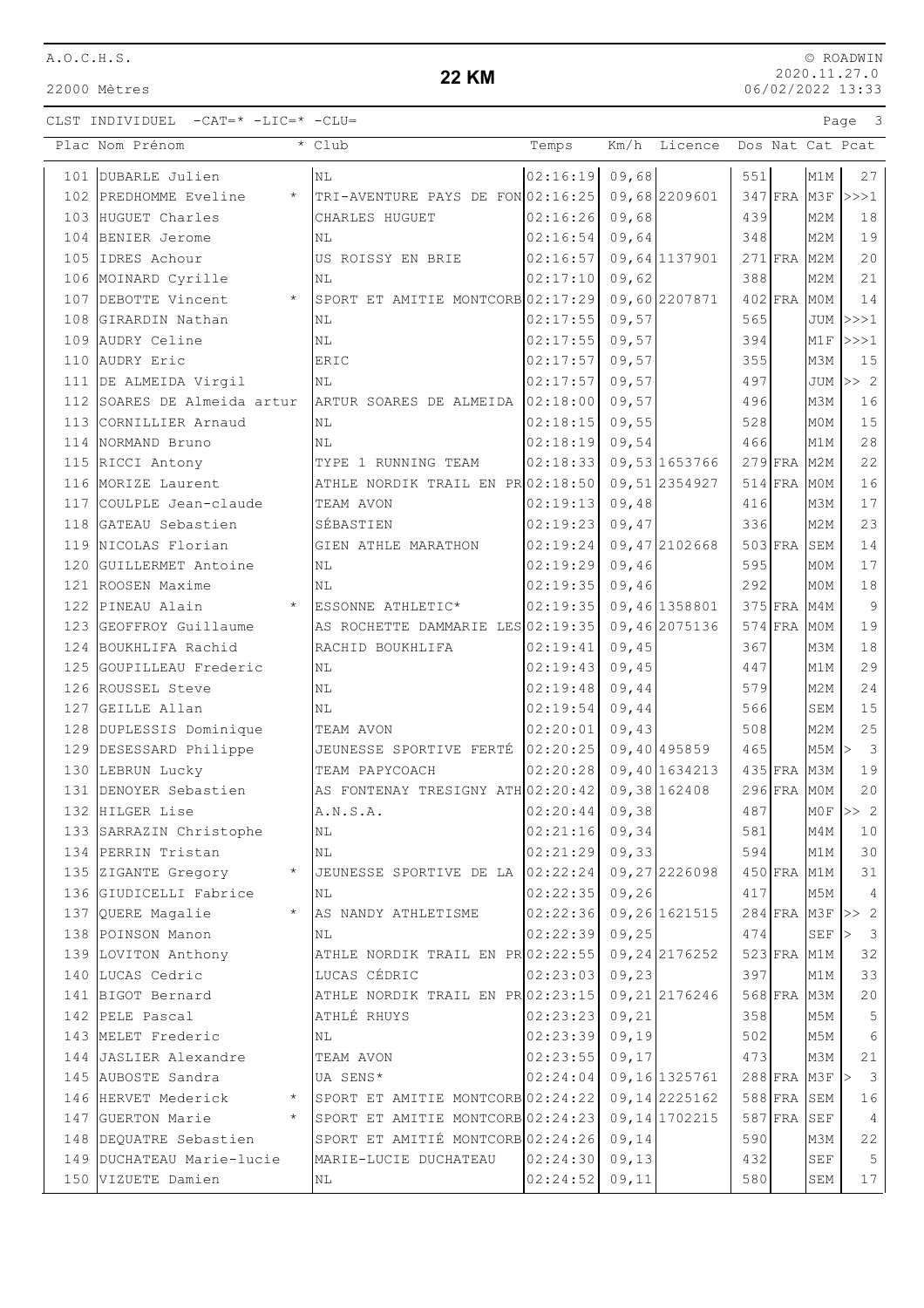22000 Mètres

## **22 KM**

|     | Plac Nom Prénom                 | * Club                               | Temps            | Km/h   | Licence        |     |               |                  | Dos Nat Cat Pcat                       |
|-----|---------------------------------|--------------------------------------|------------------|--------|----------------|-----|---------------|------------------|----------------------------------------|
|     | 151 LEGOURD Florian             | FLORIAN LEGOURD                      | 02:24:53         | 09, 11 |                | 275 |               | MOM              | 21                                     |
|     | 152 DUCHESNE Dimitri            | CASQUETTE PIRATE                     | 02:25:28         | 09,07  |                | 578 |               | M <sub>2M</sub>  | 26                                     |
|     | 153 MONTHEILLET Sandra          | TEAM AVON                            | 02:26:01         | 09,04  |                | 413 |               | M2F              | $\overline{\mathbf{3}}$<br>$\vert$ $>$ |
|     | 154 PAILLOT Luc                 | ACNS                                 | 02:26:32         |        | 09,01325759    | 378 |               | M3M              | 23                                     |
|     | 155 MUNIER Stephane             | ΝL                                   | 02:27:26         | 08,95  |                | 500 |               | M <sub>2M</sub>  | 27                                     |
|     | 156 GAUTHIER Tony<br>$\star$    | SPORT ET AMITIE MONTCORB 02:27:31    |                  |        | 08,95 618239   |     | 282 FRA M3M   |                  | 24                                     |
|     | 157 PALAZZETTI Jerome           | TEAM AVON                            | 02:27:38         | 08,94  |                | 415 |               | M <sub>2M</sub>  | 28                                     |
|     | 158 ZRIBA Mourad                | NL                                   | 02:27:41         | 08,94  |                | 301 |               | M3M              | 25                                     |
|     | 159 LECLERCO Joel               | NL                                   | 02:27:54         | 08,92  |                | 384 |               | МЗМ              | 26                                     |
| 160 | MOUTIER Josette                 | UNION SPORTIVE CHATELET 02:28:55     |                  |        | 08,86 971874   |     | $532$ FRA     | M7F              | >>>1                                   |
| 161 | LAMOUREUX Franck                | ΝL                                   | 02:28:57         | 08,86  |                | 467 |               | M4M              | 11                                     |
|     | 162 FOURNIER Sebastien          | N <sub>L</sub>                       | 02:28:58         | 08,86  |                | 411 |               | M1M              | 34                                     |
|     | 163 GUILBERT Romain             | ROMAIN GUILBERT                      | 02:29:02         | 08,86  |                | 295 |               | M1M              | 35                                     |
|     | 164 VAN BATTEN Valery           | CS MONTEREAU                         | 02:29:12         |        | 08,85 2327979  |     | 562 FRA M3M   |                  | 27                                     |
|     | 165 PHILIPPE Sebastien          | PAYS DE FONTAINEBLEAU AT 02:29:14    |                  | 08,85  |                | 332 |               | M2M              | 29                                     |
|     | 166 QUERE Yannick<br>$\star$    | AS NANDY ATHLETISME                  | 02:30:18         |        | 08,78 1621514  |     | 285 FRA M4M   |                  | 12                                     |
|     | 167 MERCERON Benoit<br>$\star$  | <b>BUSSY RUNNING</b>                 | 02:30:21         |        | 08,78 1561773  |     | 546 FRA M2M   |                  | 30                                     |
| 168 | HAQUET Stanislas                | ΝL                                   | 02:30:28         | 08,77  |                | 509 |               | M <sub>2</sub> M | 31                                     |
|     | 169 DOCQUOIS Michel<br>$\star$  | ATHLE NORDIK TRAIL EN $PR 02:30:30 $ |                  |        | 08,77 989594   |     | 440 FRA M3M   |                  | $2\,8$                                 |
| 170 | VAN BATTEN Pascal               | CS MONTEREAU                         | 02:30:30         |        | 08,77 1299950  |     | $560$ FRA     | M5M              | 7                                      |
|     | 171 PRZYBOS Jean-pierre         | NL                                   | 02:30:48         | 08,75  |                | 273 |               | M3M              | 29                                     |
|     | 172 GITTON Pascal               | GIEN ATHLE MARATHON                  | 02:31:05         |        | 08, 74 1759495 |     | 461 FRA M6M   |                  | >> 2                                   |
|     | 173 AUBRY Alain                 | UNION SPORTIVE CHATELET 02:31:15     |                  |        | 08,73971769    |     | 533 FRA M7M   |                  | >>>1                                   |
|     | 174 CREPIN Philippe             | ΝL                                   | 02:31:29         | 08, 71 |                | 485 |               | МбМ              | $\overline{\mathbf{3}}$<br>l>          |
|     | 175 TERRIEN Gregory             | ΝL                                   | 02:32:28         | 08,66  |                | 308 |               | M0M              | 22                                     |
|     | 176 CAHUET Eric                 | AS ROCHETTE DAMMARIE LES 02:32:51    |                  |        | 08,64 1751419  |     | 492 FRA M4M   |                  | 13                                     |
|     | 177 LEROY Thierry               | NL                                   | 02:33:08         | 08,62  |                | 383 |               | M2M              | 32                                     |
|     | 178 LUCAS Eric                  | NL                                   | 02:33:09         | 08,62  |                | 401 |               | M3M              | 30                                     |
|     | 179 HARMANCE Johnny<br>$\star$  | $C.$ O. DU SUD DE L'ESSONN 02:33:12  |                  |        | 08,62 1965627  |     | $276$ FRA M2M |                  | 33                                     |
| 180 | DECHAUX David                   | C. O. DU SUD DE L'ESSONN $02:33:12$  |                  |        | 08,62 2095477  |     | $277$ FRA     | M <sub>2M</sub>  | 34                                     |
|     | 181 LAGARDE Bertrand<br>$\star$ | ATHLETIC CLUB DRAVEIL                | 02:33:20         |        | 08,61 1913415  |     | $526$ FRA     | M2M              | 35                                     |
|     | 182 LEBERT Romuald              | ROMUALD LEBERT                       | 02:33:51         | 08,58  |                | 575 |               | M1M              | 36                                     |
|     | 183 YETTOU Sabrina              | N <sub>L</sub>                       | $02:34:08$ 08,56 |        |                | 313 |               | M1F              | >> 2                                   |
|     | 184 MONNERY Jocelyn             | JOCELYN MONNERY                      | 02:34:09         | 08,56  |                | 543 |               | M2M              | 36                                     |
|     | 185 VITRY Florent               | AS NANDY ATHLETISME                  | 02:34:30         |        | 08,54 2266838  |     | 345 FRA MOM   |                  | 23                                     |
|     | 186 JAILLON Matthieu<br>$\star$ | <b>BUSSY RUNNING</b>                 | 02:34:41         |        | 08,53 1285834  |     | $540$ FRA     | M3M              | 31                                     |
|     | 187 BIGNON Jessica              | JESSICA BIGNON                       | 02:34:43         | 08,53  |                | 448 |               | M0F              | $\overline{\mathbf{3}}$<br>∣>          |
|     | 188 SIMON Stephane              | STEPHANE SIMON                       | 02:34:47         | 08,53  |                | 573 |               | M2M              | 37                                     |
|     | 189 LARUE Karine                | SENS ROUTE TRAIL                     | 02:34:58         | 08,52  |                | 434 |               | M2F              | 4                                      |
|     | 190 COQUELET Ludovic            | FONTAINEBLEAU RUNNING                | 02:35:00         | 08,52  |                | 400 |               | M0M              | 24                                     |
|     | 191 WLODYKA Jean-michel         | AZIMUT SPORT COMPETITION 02:35:02    |                  |        | 08,51 1655379  |     | $441$ FRA     | M0M              | 25                                     |
|     | 192 SANCHEZ Eric                | TEAM AVON                            | 02:35:22         | 08,50  |                | 507 |               | M5M              | 8                                      |
|     | 193 MAKSIMOVIC Laurent          | NL                                   | 02:35:31         | 08,49  |                | 341 |               | M1M              | 37                                     |
|     | 194 QUILLACQ Cecile             | SENS ROUTE TRAIL                     | 02:35:51         |        | 08, 47 847991  | 423 |               | M1F              | $\overline{\mathbf{3}}$<br> >          |
|     | 195 CYRIL Formelli              | MILLY TRIATHLON                      | 02:36:26         | 08,44  |                | 471 |               | M0M              | 26                                     |
|     | 196 GOLDASZ Arnaud              | NL                                   | 02:36:38         | 08,43  |                | 455 |               | M1M              | 38                                     |
|     | 197 CORDONNIER Denis            | DENIS CORDONNIER                     | 02:36:56         | 08,41  |                | 493 |               | M4M              | 14                                     |
|     | 198 MERIEL Martine              | CS MONTEREAU                         | 02:37:16         |        | 08,39 555594   |     | 561 FRA M5F   |                  | >>>1                                   |
|     | 199 DURAND Isabelle             | GIEN ATHLE MARATHON                  | 02:37:42         |        | 08,37 1650851  |     | 481 FRA M3F   |                  | 4                                      |
|     | 200 DE SANTA Maria carlos       | ΝL                                   | 02:38:28         | 08, 33 |                | 324 |               | мЗм              | 32                                     |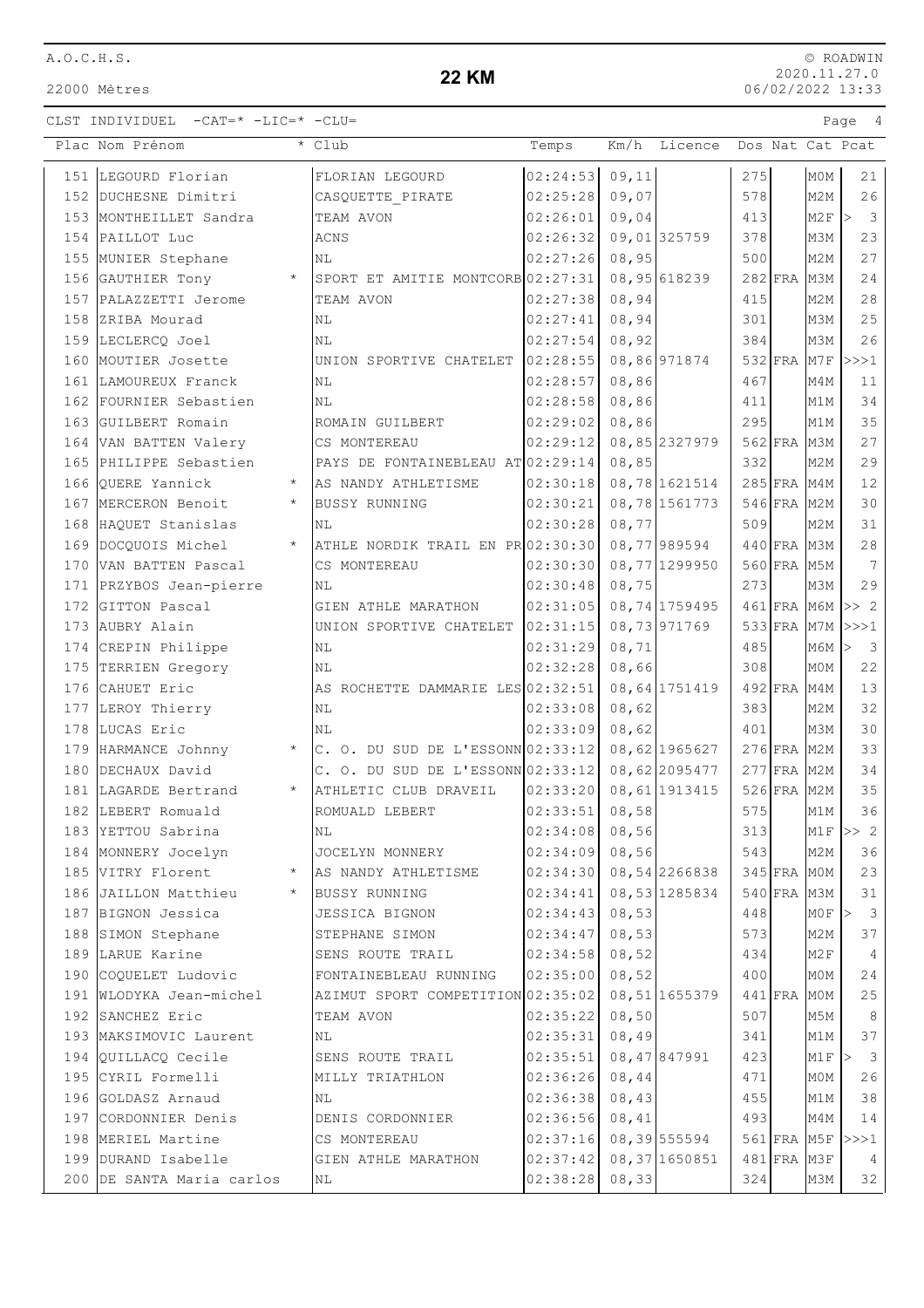22000 Mètres

# **22 KM**

| Plac Nom Prénom                        |         | $\overline{\cdot}$ Club             | Temps                     |        | Km/h Licence Dos Nat Cat Pcat  |     |                            |                 |                  |
|----------------------------------------|---------|-------------------------------------|---------------------------|--------|--------------------------------|-----|----------------------------|-----------------|------------------|
| 201 FOURE Sebastien                    |         | N <sub>L</sub>                      | 02:38:50 08,31            |        |                                | 309 |                            | M2M             | 38               |
| 202 SABATIER Jean-baptiste             |         | NL                                  | 02:39:18                  | 08, 29 |                                | 479 |                            | M3M             | 33               |
| 203 PANAGET Matthieu                   |         | NL                                  | 02:39:32                  | 08, 27 |                                | 366 |                            | M1M             | 39               |
| 204 DE MAN Thierry                     |         | THIERRY DE MAN                      | 02:39:33                  | 08, 27 |                                | 381 |                            | M2M             | 39               |
| 205 AUBERT Remi                        | $\star$ | <b>BUSSY RUNNING</b>                | 02:39:43                  |        | 08,26 1756507                  |     | 558 FRA MOM                |                 | 27               |
| 206 FOURNIER Christian                 |         | CS MONTEREAU                        | 02:39:48                  |        | 08,26 905491                   |     | 559 FRA M6M                |                 | $\overline{4}$   |
| 207 BONA Cedric                        |         | NL                                  | 02:40:34                  | 08, 22 |                                | 340 |                            | M1M             | 40               |
| 208 BONALD Ghislain                    | $\star$ | <b>BUSSY RUNNING</b>                | 02:40:50                  |        | 08, 21 2351137                 |     | 542 FRA M1M                |                 | 41               |
| 209 TAUZIET Didier                     |         | DRAVEIL TRIATHLON 2000              | 02:41:04                  | 08, 20 |                                | 281 |                            | M4M             | 15               |
| 210 BURNET Christophe                  |         | CHRISTOPHE                          | 02:41:14                  | 08, 19 |                                | 418 |                            | M <sub>2M</sub> | 40               |
| 211 TREMINE Herve                      |         | BUSSY RUNNING                       | 02:41:27                  |        | 08,18 207494                   |     | 583 FRA M4M                |                 | 16               |
| 212 SOREL Alain                        |         | NL                                  | 02:41:28                  | 08,18  |                                | 396 |                            | M2M             | 41               |
| 213 ANCELIN Denis                      |         | UA SENS*                            | 02:41:35                  |        | 08, 17 424368                  |     |                            |                 | 370 FRA M7M >> 2 |
| 214 BOUSSAC Cyril                      |         | ΝL                                  | 02:41:49                  | 08, 16 |                                | 322 |                            | M <sub>2M</sub> | 42               |
| 215 BOUDIN Magaly                      |         | OMNISPORTS PITHIVIERS               | $02:41:57$ 08, 15 1894164 |        |                                |     | $593$ FRA MOF              |                 | $\overline{4}$   |
| 216 MICHALLETZ Marlie                  |         | <b>NL</b>                           | 02:42:12                  | 08, 14 |                                | 362 |                            | MOF             | 5                |
| 217 LEVY Julien                        |         | JULIEN LEVY                         | 02:42:19                  | 08, 13 |                                | 472 |                            | M0M             | 28               |
| 218 CHASTANG Jean-pierre               |         | US ROISSY EN BRIE                   | 02:42:21                  |        | 08, 13 137168                  |     | 599 FRA M5M                |                 | $\overline{9}$   |
| 219 MAUVISSEAU Denis                   |         | <b>BUSSY RUNNING</b>                | 02:42:29                  |        | 08,12 1560987                  |     | 547 FRA M4M                |                 | 17               |
| 220 POTTIER Stephanie                  |         | NL                                  | 02:42:48                  | 08, 11 |                                | 310 |                            | M2F             | 5                |
| 221 CARDUCCI Antoine                   |         | TEAM AVON                           | 02:42:49                  | 08, 11 |                                | 410 |                            | M <sub>2M</sub> | 43               |
| 222 AUDEVARD Xavier                    |         | J3 SPORTS AMILLY SECTION 02:43:47   |                           | 08,06  |                                | 382 |                            | M1M             | 42               |
| 223 BREBION Alain                      | $\star$ | <b>BUSSY RUNNING</b>                | 02:44:16                  |        | 08,04 1187942                  |     | 550 FRA M4M                |                 | 18               |
| 224 CHAUFFOURIER Cyril                 | $\star$ | COURIR CESSON - VERT SAI $02:44:29$ |                           |        | 08,03 1863431                  |     | 537 FRA M4M                |                 | 19               |
| 225 MADAULE Bernard                    |         | AS ROCHETTE DAMMARIE LES 02:44:41   |                           |        | 08,02 1674882                  |     | 444 FRA M5M                |                 | 10               |
| 226 VISIER Michel                      |         | MICHEL RELAIS VISIER                | 02:44:51                  | 08,01  |                                | 398 |                            | M5M             | 11               |
| 227 GRATEPANCHE Francois               |         | FAST'N'FURIOUS DU 45                | 02:44:51                  | 08,01  |                                | 408 |                            | M3M             | 34               |
| 228 YAHIAOUI Abdelkrim                 | $\star$ | TRI-AVENTURE PAYS DE FON 02:44:54   |                           |        | 08,00 2192765                  |     | $442$ ALG                  | M2M             | 44               |
| 229 MASSON Vincent                     |         | ΝL                                  | 02:45:11                  | 07,99  |                                | 445 |                            | M1M             | 43               |
| 230 ROUTIER Regis                      |         | ΝL                                  | 02:46:03                  | 07,95  |                                | 302 |                            | M3M             | 35               |
| 231 PFEUTY Victor                      |         | ULTRASEP                            | 02:47:02                  | 07,90  |                                | 404 |                            | MOM             | 29               |
| 232 BURGOS Mickael                     |         | ΝL                                  | 02:49:27                  | 07,79  |                                | 328 |                            | MOM             | 30               |
| 233 GOHARD Jean                        |         | $\rm NL$                            | $02:49:44$ 07,78          |        |                                | 495 |                            | M6M             | $5^{\circ}$      |
| 234 DUFRESNE Freddy                    |         | ΝL                                  | 02:49:54                  | 07,77  |                                | 513 |                            | M2M             | 45               |
| 235 JULIER Dominique                   |         | AVENIR SAMOREAU                     | 02:51:14                  |        | 07,71 A04316C                  | 464 |                            | M5M             | 12               |
| 236 FOUREL Nathalie                    |         | AVENIR SAMOREAU                     | 02:51:16                  |        | 07,71 1738932                  |     | $463$ FRA M4F              |                 | >>>1             |
| 237 PRAET Nicolas                      | $\star$ | UNION SPORTIVE CHATELET 02:51:25    |                           |        | 07,70 2318498                  |     | $535$ FRA M1M              |                 | 44               |
| 238 MORVAN Yvan                        |         | CS MONTEREAU                        | 02:51:34  07,69  2274386  |        |                                |     | 571 FRA M1M                |                 | 45               |
| 239 FROGER Tristan                     |         | ΝL                                  | 02:52:59                  | 07,63  |                                | 391 |                            | SEM             | 18               |
| 240 BOULANGE Mickael                   |         | JEUNESSE SPORTIVE DE LA 02:53:07    |                           |        | 07,62 2369945                  |     | $454$ FRA M2M              |                 | 46               |
| 241 FAURE Marine                       |         | ΝL                                  | 02:53:13                  | 07,62  |                                | 327 |                            | SEF             | $\sqrt{6}$       |
| 242 JUNG Manon                         | $\star$ | ASSOCIATION LAURETTE FUG 02:53:13   |                           | 07,62  |                                | 373 |                            | SEF             | $7\phantom{.0}$  |
| 243 BREBION Valerie                    |         | <b>BUSSY RUNNING</b>                | 02:53:22                  |        | 07,611124648                   |     | $549$ FRA M4F              |                 | >> 2             |
| 244 WIART Alexandra                    |         | BUSSY RUNNING                       | 02:53:22                  |        | 07,61 2077106                  |     | 538 FRA M1F                |                 | 4                |
| 245 DURST Valerie<br>246 ARMAND Ulrick |         | BUSSY RUNNING<br>US ROISSY EN BRIE  | 02:53:22                  |        | 07,61 1561771<br>07,61 2398271 |     | 541 FRA M3F<br>596 FRA MOM |                 | 5                |
| 247 BOUVET Aurore                      | $\star$ | <b>BUSSY RUNNING</b>                | 02:53:23<br>02:53:23      |        | 07,61 2040133                  |     | 531 FRA M1F                |                 | 31<br>5          |
| 248 MARBOTTE Laetitia                  |         | ATHLETIC VILLACERF TROIS 02:53:34   |                           |        | 07,61 2314006                  |     | 529 FRA MOF                |                 | 6                |
| 249 BARBEDETTE JEAN                    |         | UA SENS*                            | 02:56:04                  |        | 07,50 2057592                  |     | 436 FRA M5M                |                 | 13               |
| 250 PIAT Mathieu                       |         | ΝL                                  | $02:56:16$ 07,49          |        |                                | 585 |                            | M1M             | 46               |
|                                        |         |                                     |                           |        |                                |     |                            |                 |                  |